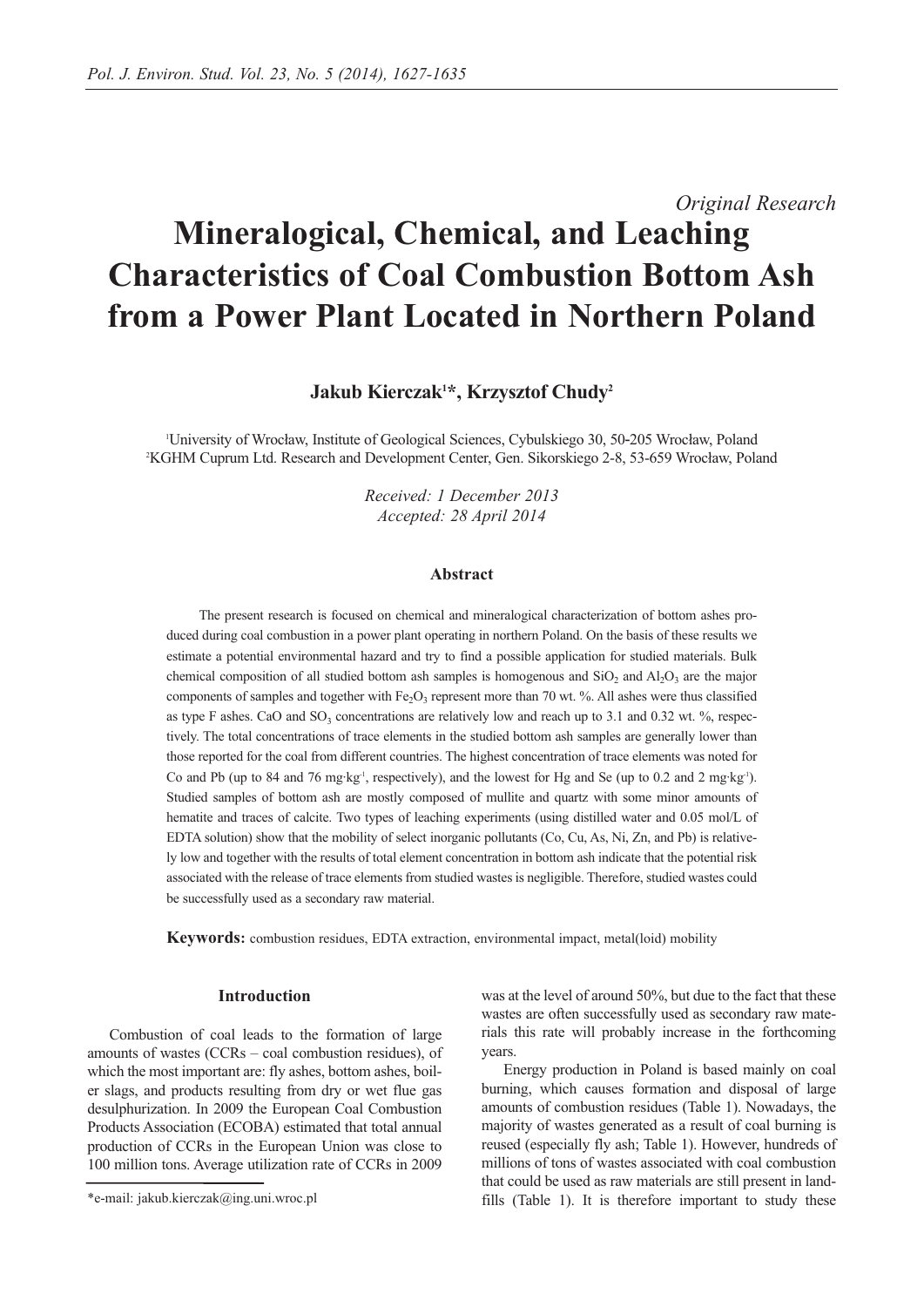| Coal production [mln t]                                 |                                       |                                                                                |                                                                     |  |  |  |  |  |
|---------------------------------------------------------|---------------------------------------|--------------------------------------------------------------------------------|---------------------------------------------------------------------|--|--|--|--|--|
| Type of coal/year                                       | 2000                                  | 2005                                                                           | 2011                                                                |  |  |  |  |  |
| Hard coal                                               | 103                                   | 97.9                                                                           | 76.5                                                                |  |  |  |  |  |
| Lignite                                                 | 59.5                                  | 61.6                                                                           | 62.8                                                                |  |  |  |  |  |
| Wastes associated with coal combustion                  |                                       |                                                                                |                                                                     |  |  |  |  |  |
| Type of waste                                           | Waste generated<br>in 2011<br>[mln t] | Waste landfilled and tem-<br>porarily stored in 2011<br>[% of waste generated] | Total amount of waste land-<br>filled by the end of 2011<br>[mln t] |  |  |  |  |  |
| Dust-slag compounds from wet treatment of furnace waste | 10.4                                  | 87                                                                             | 258                                                                 |  |  |  |  |  |
| Coal fly ash                                            | 4.5                                   | 0.4                                                                            | 19                                                                  |  |  |  |  |  |
| Bottom and furnace ash, boiler slag                     | 2.6                                   | 4                                                                              | 19.2                                                                |  |  |  |  |  |

Table 1. Coal production in 2000, 2005, and 2011 and the generation and disposal of wastes associated with coal combustion (data from Statistical Yearbook of the Republic of Poland 2012).

wastes, both in terms of their use as well as potential impact on the environment.

CCRs may constitute a marketable raw material and can be used as construction materials, as cement and concrete additives [1-5], in the production of synthetic zeolites [6, 7], and in agriculture [8, 9]. However, due to the presence of some inorganic components (e.g., trace elements) similar as in post flotation wastes [10, 11], these wastes also can be a source of serious pollution [12]. Therefore, the environmental impact of these materials should be investigated in detail.

Numerous studies deal with the mobility of trace metals and metalloids from coal combustion fly ash [13-16], smelter fly ash, and slag [17, 18]. Most of the studies focusing on fly ash from coal combustion indicate that these wastes are rather environmentally safe and may be used, for example, in agriculture, civil engineering, and in extraction of valuable materials [13]. However, fly ash generated during coal burning may be up to several times more radioactive than feed coals [19]. Fly ash produced by the smelting industry are known to be environmentally hazardous due to the presence of relatively high concentrations of trace elements that can be easily mobilized, especially in acidic soils [20]. Nevertheless, studies focusing on the characterization and potential environmental impact of bottom ash and slag generated during coal combustion are relatively rare [12, 21]. These materials constitute a minority of waste mass generated by heat and power plants and concentrations, and the mobility of potential contaminants (e.g., trace metals and metalloids) are generally lower than in fly ash [21].

Distribution of potentially hazardous trace elements among different types of coal combustion waste is variable and depends on the characteristics of coal, solid speciation of a given element in coal, combustion conditions, and volatility of elements [22]. Highly volatile elements (e.g., Hg) are rather connected with flue gases and/or fly ash than with bottom ash and/or boiler slag [21], thus the latter appear to be less hazardous for the environment. Any use of combustion residues in any industry should therefore be preceded by a detailed study of these wastes in order to evaluate the potential environmental risk.

Nowadays, the intention of the whole industry should be to reuse as much waste as possible. Therefore, in this study we analyze chemical and phase composition of bottom ash samples generated during coal combustion in the Dolna Odra power plant and disposed of in a landfill from 1990 to 2008. The main objective of this paper is to evaluate the potential environmental risk related with the release of trace elements from these wastes. For this purpose we use two single extraction methods and try to indicate whether studied bottom ash could be a marketable secondary raw material or constitute a potential source of pollution for the environment.

## **Materials and Methods**

## Site Description and Sampling

As a result of electricity production the Dolna Odra power plant generates annually about 500-600,000 tons of wastes such as fly ash, bottom ash, and slag. Fly ash from electrofilters (about 250-280,000 tons per year) is pneumatically transferred to the distribution stations. Subsequently these materials are used in the construction industry as an additive to concrete as well as for reclamation and grading of the land. Other wastes (bottom ash and slag) are transported through a hydraulic method to a landfill where they are stored. The area of ash disposal is generally flat and height differences in various parts of the site do not exceed 0.3 m. The landfill is located on Holocene peats (with a high degree of humification) having a maximum thickness of 3 m underlined by fluvioglacial sands and gravels.

Samples of bottom ash selected for this study resulted from pulverized coal combustion and the maximum combustion temperature reached up to 1,600ºC. Studied bottom ash comes from a wet disposal where it was deposited in the period from 1990 to 2008. The sampling site is located in section 4bb in the northwestern part of the ash disposal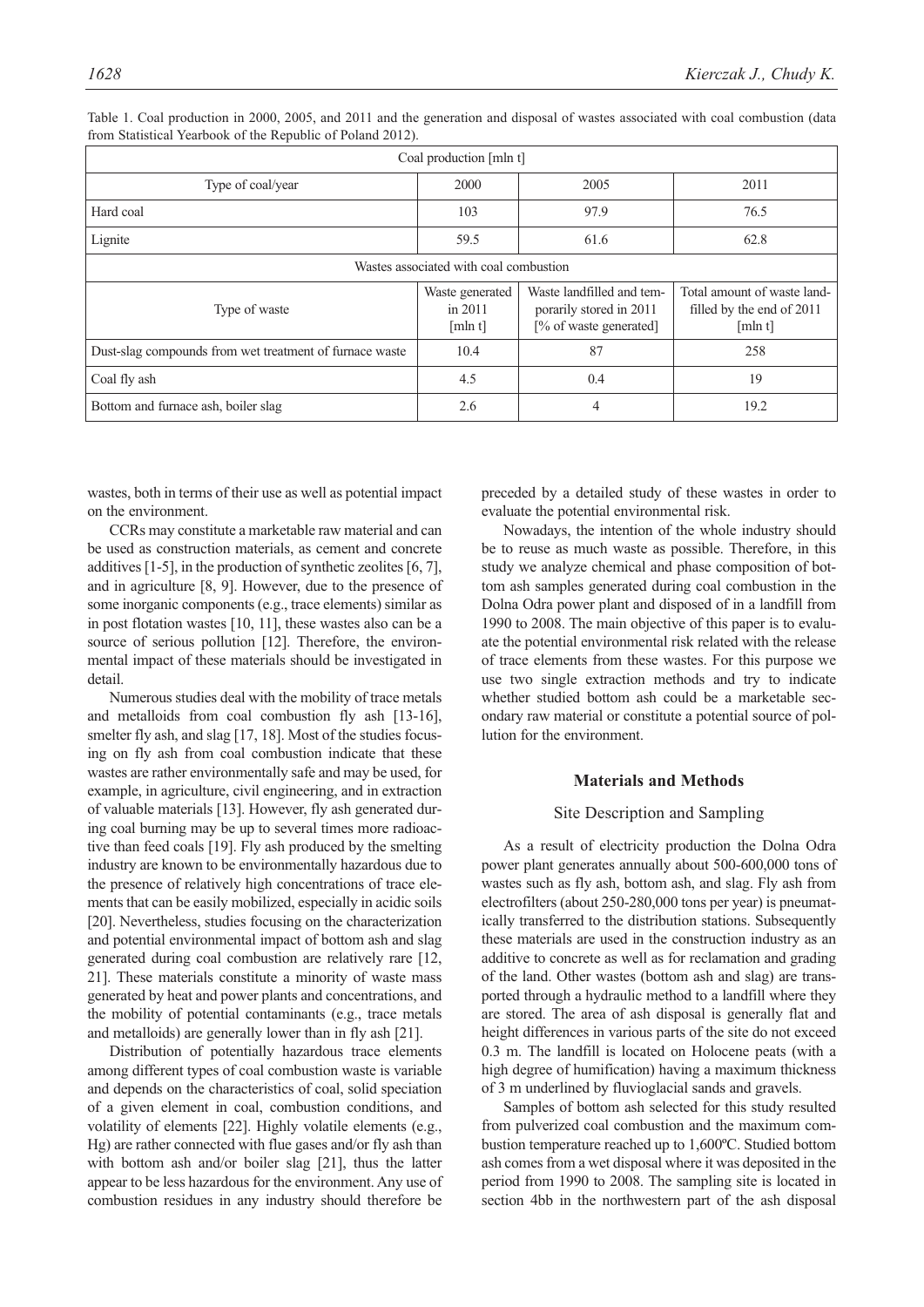(Fig. 1). During fieldwork a 2-meter deep prospecting shaft was excavated and five representative samples taken at various depths along the vertical profile: 0.4 m – sample SzB1,  $0.7$  m – sample SzBA, 1 m – sample SzB2, 1.7 m – SzB3, and 1.9 m – SzB4.

Representative splits of bottom ash samples were prepared for chemical and mineralogical analyses as well as for single chemical extractions.

### Analytical Methods

Bulk chemical composition of bottom ash was determined on pulverized samples by melting the sample with  $LiBO<sub>2</sub>-Li<sub>2</sub>B<sub>4</sub>O<sub>7</sub>$ , followed by dissolution of the residue in nitric acid and analyses by ICP-AES for major elements and ICP-MS for trace elements (ACME Analytical Laboratory, Vancouver, Canada). Total sulfur and carbon contents in bottom ash were determined by the LECO combustion analysis. Loss on ignition (LOI) was analyzed by sintering of the sample at 1,000ºC.

Mineral compositions of studied samples was identified using the X-ray powder-diffraction (XRD) with  $\cos \alpha$  radiation. Diffraction patterns for all samples were recorded from 4<sup>o</sup> to 90<sup>o</sup> 2 $\theta$ , at a rate of 1.2<sup>o</sup> 2  $\theta$  min<sup>-1</sup> with a Siemens D5005 diffractometer housed at the Institute of Geological Sciences, University of Wrocław. Polished thin sections of studied samples were observed using a polarizing microscope and a scanning electron microscope (SEM) coupled with energy dispersive x-ray spectrometry (EDS; Vega LSU Tescan) at the Wrocław University of Technology.

Two selective single extraction procedures were used in this study. For each extraction a separate aliquot of the same sample was used. Both procedures were intended to extract the most mobile fractions of metals present in studied bottom ash. Extractions were performed on pulverized and homogenized samples of bottom ash at room temperature (21ºC±2ºC) in pre-cleaned polypropylene bottles. Experiments were conducted in triplicate and procedural blanks were prepared for each leaching solution.

First extraction was performed using distilled water as a leaching solution and an easily mobilizable fraction was targeted. Extractions was conducted at a liquid/solid ratio of 10 (20 g of sample in 200 mL of distilled water). The solution was continuously agitated for 2 h on a table shaker. Afterward the suspensions were centrifuged for 10 min (1,500 min-1) and the leachates were analyzed.

The second extraction was done using EDTA as a leaching solution according to a procedure described by Quevauviller [23]. The targeted fraction was a slowly mobilizable fraction representing metals that may be potentially transferred from soil to plants (bioavailable fraction). Extractions was conducted at a liquid/solid ratio of 10 (5 g of sample in 50 mL of 0.05 mol/L EDTA solution). The solution was continuously agitated for 1h on a table shaker. Afterward the suspensions were centrifuged for 10 min (1,500 min-1) and the leachates were analyzed.

Metal concentrations in leachates from the extraction experiments were analyzed by flame atomic absorption spectrometry (FAAS) and/or graphite furnace atomic absorption spectrometry (GF-AAS) using a GBC Avanta instrument (Hydrochemical Laboratory of the Institute of Geography, University of Wrocław).

# **Results and Discussion**

#### Chemical and Mineralogical Properties of Ash

Bulk chemical composition of all studied bottom ash samples is homogenous (Table 2).  $SiO<sub>2</sub>$  and  $Al<sub>2</sub>O<sub>3</sub>$  are the major components of samples and together with  $Fe<sub>2</sub>O<sub>3</sub>$  represent more than 70 wt. %, therefore all ash was classified as type F. CaO and  $SO<sub>3</sub>$  concentrations are relatively low and reach up to 3.1 and 0.32 wt. %, respectively (Table 2).



Fig. 1. Schematic picture showing location of power plant, position of ash disposals, and sampling area.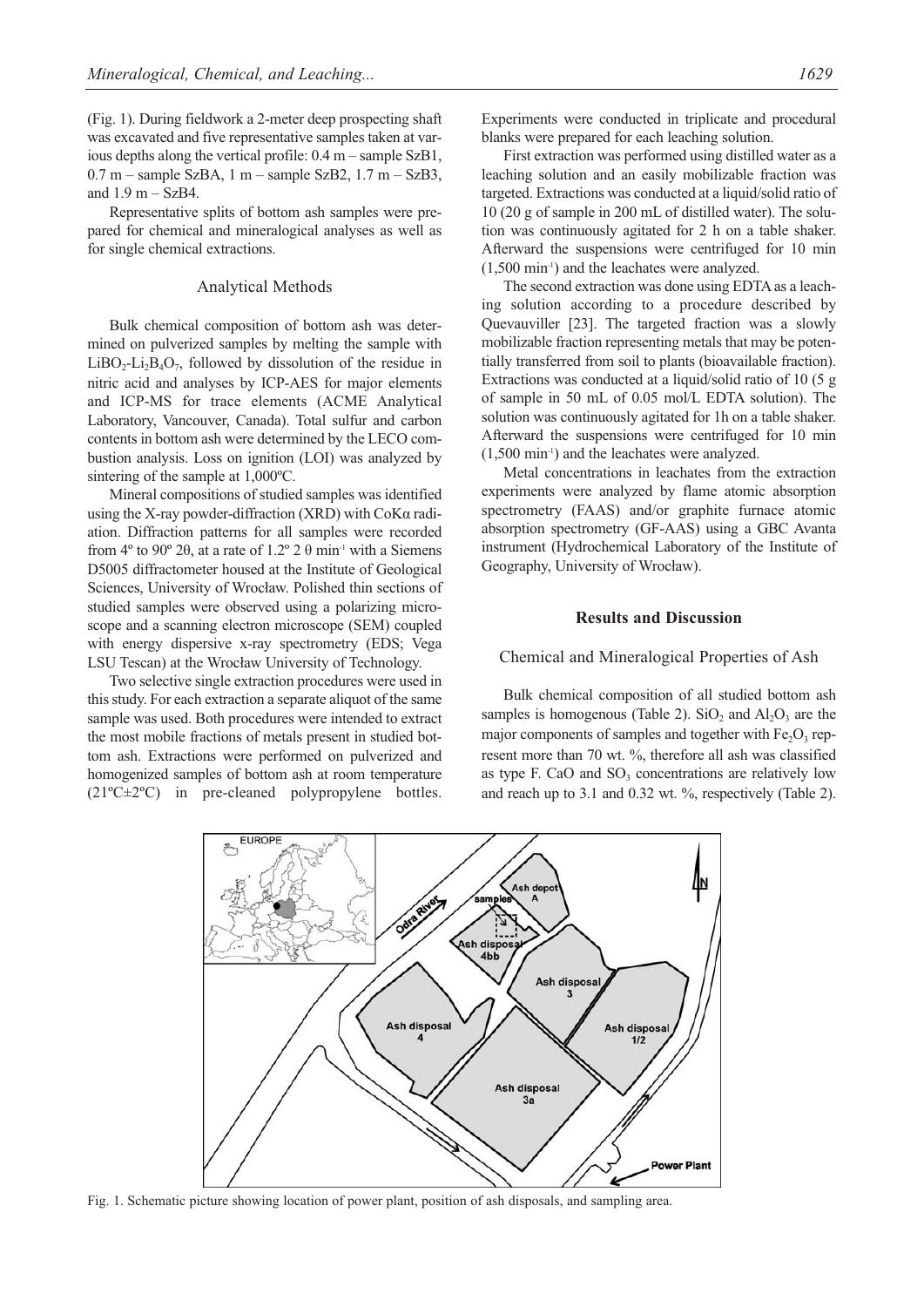| Element/<br>Sample ID                | <b>SZA</b> | SZB1  | SZB <sub>2</sub> | SZB3   | SZB4  |  |  |
|--------------------------------------|------------|-------|------------------|--------|-------|--|--|
| Major elements [wt. %]               |            |       |                  |        |       |  |  |
| SiO <sub>2</sub>                     | 50.16      | 50.05 | 53.08            | 52.41  | 52.77 |  |  |
| $Al_2O_3$                            | 24.02      | 26.90 | 26.20            | 25.62  | 26.78 |  |  |
| Fe <sub>2</sub> O <sub>3</sub>       | 6.08       | 5.43  | 5.61             | 5.02   | 5.03  |  |  |
| MgO                                  | 2.60       | 2.50  | 2.24             | 1.84   | 2.08  |  |  |
| CaO                                  | 3.06       | 3.00  | 2.60             | 1.93   | 2.32  |  |  |
| Na <sub>2</sub> O                    | 0.80       | 1.18  | 0.72             | 0.61   | 0.81  |  |  |
| $K_2O$                               | 3.01       | 3.30  | 3.21             | 3.17   | 3.28  |  |  |
| TiO <sub>2</sub>                     | 0.97       | 1.08  | 1.06             | 0.99   | 1.10  |  |  |
| $P_2O_5$                             | 0.41       | 0.63  | 0.39             | 0.28   | 0.48  |  |  |
| SO <sub>3</sub>                      | 0.17       | 0.32  | 0.15             | 0.10   | 0.20  |  |  |
| LOI                                  | 8.7        | 5.4   | 4.4              | 7.8    | 4.9   |  |  |
| Total                                | 99.93      | 99.60 | 99.55            | 99.74  | 99.61 |  |  |
| Trace elements [mg·kg <sup>1</sup> ] |            |       |                  |        |       |  |  |
| As                                   | 12.6       | 40.6  | 18.8             | 5.5    | 26.8  |  |  |
| Cd                                   | 0.2        | 0.4   | 0.3              | 0.1    | 0.4   |  |  |
| Co                                   | 66.9       | 62.8  | 52.1             | 84.4   | 52.5  |  |  |
| Cu                                   | 33.0       | 43.2  | 24.2             | 14.9   | 33.1  |  |  |
| Hg                                   | 0.24       | 0.20  | 0.05             | < 0.01 | 0.18  |  |  |
| Ni                                   | 29.7       | 42.6  | 26.1             | 17.6   | 30.2  |  |  |
| Pb                                   | 22.4       | 43.0  | 22.5             | 9.6    | 34.7  |  |  |
| Sb                                   | 2.4        | 5.3   | 3.1              | 1.0    | 4.1   |  |  |
| Se                                   | 1.8        | 1.5   | < 0.5            | < 0.5  | 0.9   |  |  |
| Zn                                   | 44         | 76    | 48               | 21     | 72    |  |  |

Table 2. Chemical composition of bottom ash samples.

Compared to other bottom ash produced during pulverized coal combustion [13], the studied ash have higher LOI (loss on ignition) content (Table 2), which makes these wastes not suitable for cement and concrete production. The highest concentration of trace elements was noted for Co and Pb (up to 84 and 76 mg·kg-1, respectively), and the lowest for Hg and Se (up to 0.2 and 2 mg·kg-1, respectively; Table 2). The total concentrations of trace elements in the studied bottom ash samples are generally lower than those reported for coal from different countries [24], except for Cu, Ni, Pb, and Zn. As, Hg, Sb, and Se are known to be highly volatile trace elements that have the affinity to condense rather on the surface of fly ash particles than in the bottom ash [21]. The major environmental problem related to studied bottom ash should involve the mobility of other so-called heavy metals such as: Co, Ni, Cu, Zn, and Pb.

Combustion in the power plant furnace leads to transformation of coal minerals, represented mainly by quartz, phyllosilicates (including kaolinite, illite etc), sulfides (e.g., pyrite), and carbonates (e.g., calcite) to newly formed phases that made up the coal combustion residues (bottom and fly ash, boiler slag). This conversion process is complex because of numerous chemical interactions taking place between solids, liquids, and vapors at high temperatures in a very short time period [13]. Studied samples of bottom ash are mostly composed of mullite and quartz with some minor amounts of hematite and traces of calcite (Figs. 2, 3A). Elevated background of collected X-ray powder diffraction patterns of all samples a presence of an aluminosilicate glass is another major component of bottom ash (Fig. 2). These findings have been confirmed by SEM-EDS observations of studied samples, which revealed the presence of numerous spherical glassy particles composed mostly of silica and alumina (Figs. 3A, C). The formation of aluminosilicate glass and mullite takes place around 1,000-1,100ºC and major substrates of this reaction are phyllosilicates [13]. Mullite is stable between 1,100ºC and



Fig. 2. X-ray powder diffraction patterns presenting mineral composition of studied bottom ash samples.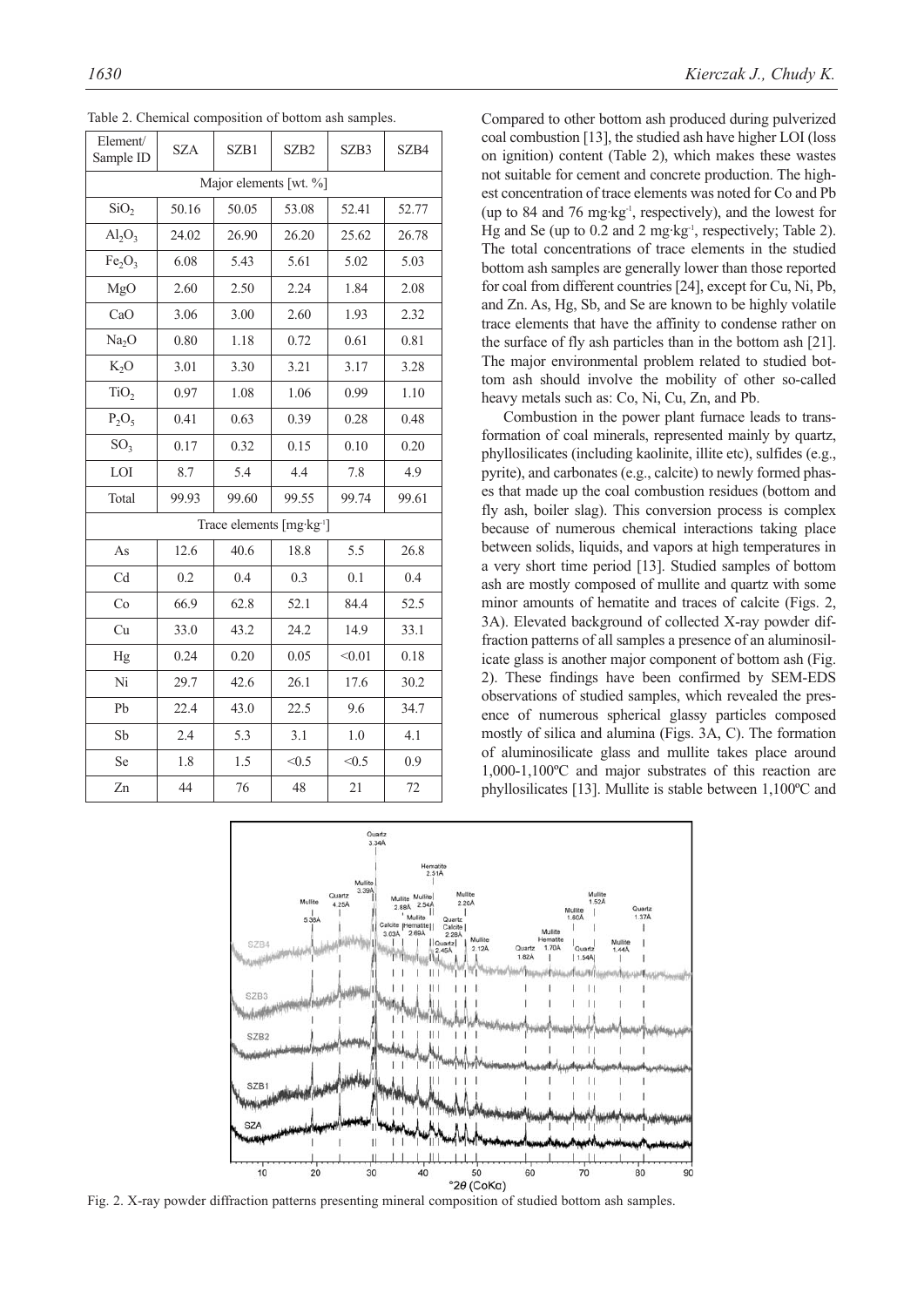

Fig. 3. SEM-BSE images of the studied ash samples with corresponding EDS spectra and interpretation of the analyzed phases.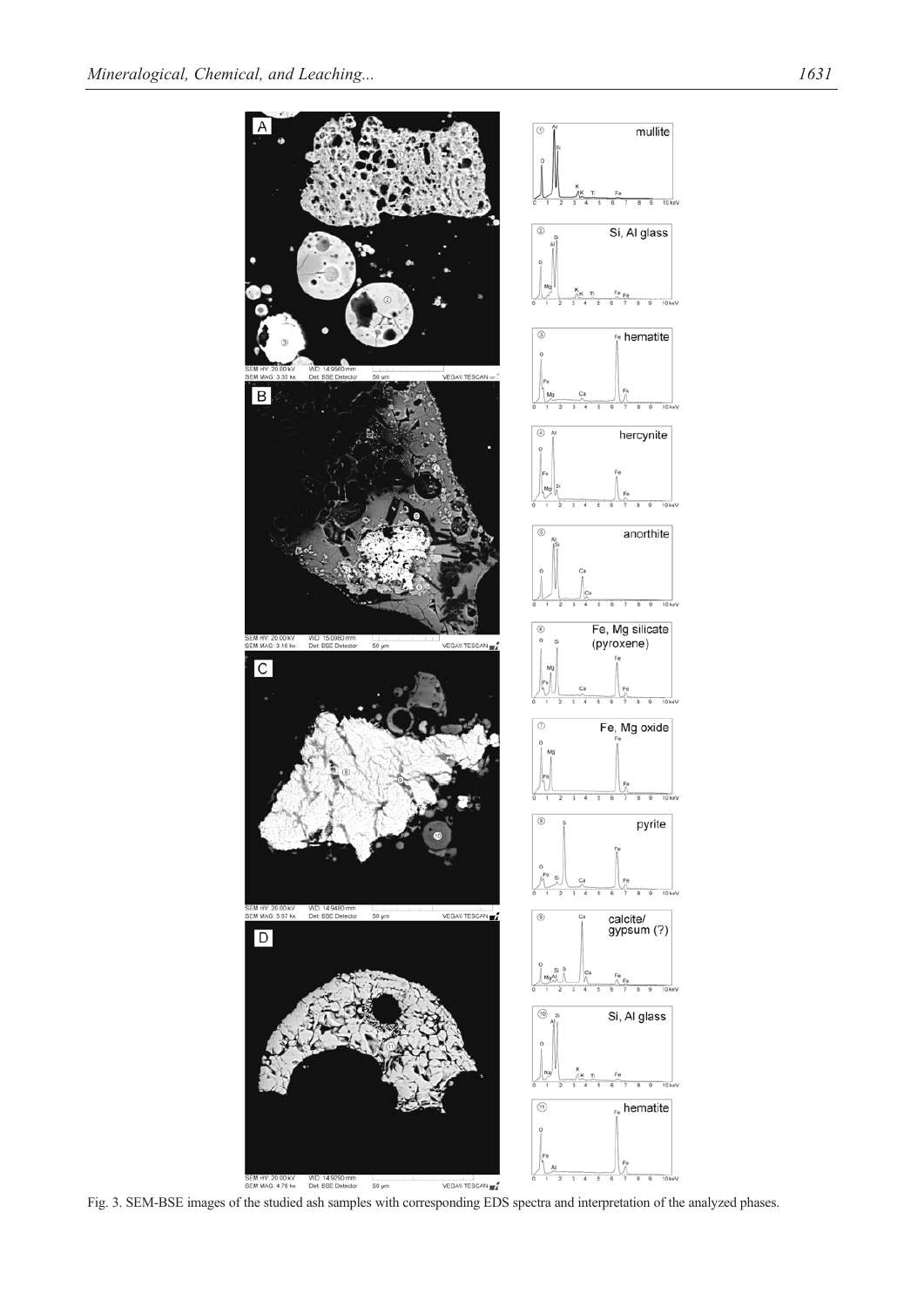|                  | Initial               | Metal(loid)                 | Metal(loid)                 | Proportions        |  |  |  |
|------------------|-----------------------|-----------------------------|-----------------------------|--------------------|--|--|--|
|                  | metal(loid)           | concentra-<br>tion extract- | concentra-<br>tion extract- | of<br>metal(loid)s |  |  |  |
| Sample           | concentra-            | ed using                    | ed using                    | extracted          |  |  |  |
|                  | tion in ash<br>sample | distilled                   | EDTA solu-                  | by EDTA            |  |  |  |
|                  | $[mg \cdot kg^{-1}]$  | water                       | tion                        | solution           |  |  |  |
|                  |                       | $[\mu g \cdot kg^{-1}]$     | $[mg \cdot kg]$             | $[\%]$             |  |  |  |
|                  |                       | Cobalt                      |                             |                    |  |  |  |
| <b>SZA</b>       | 66.9                  | $<$ d.l.                    | 6.36                        | 9.51               |  |  |  |
| SZB1             | 62.8                  | $<$ d.l.                    | 2.53                        | 4.02               |  |  |  |
| SZB <sub>2</sub> | 52.1                  | $<$ d.l.                    | 2.77                        | 5.32               |  |  |  |
| SZB3             | 84.4                  | $<$ d.l.                    | 15.99                       | 18.94              |  |  |  |
| SZB4             | 52.5                  | $<$ d.l.                    | 1.80                        | 3.43               |  |  |  |
|                  |                       | Nickel                      |                             |                    |  |  |  |
| <b>SZA</b>       | 29.7                  | 13.68                       | 3.90                        | 13.13              |  |  |  |
| SZB1             | 42.6                  | 34.58                       | 5.39                        | 12.66              |  |  |  |
| SZB <sub>2</sub> | 26.1                  | 10.92                       | 4.22                        | 16.18              |  |  |  |
| SZB3             | 17.6                  | 9.0                         | 2.57                        | 14.62              |  |  |  |
| SZB4             | 30.2                  | 7.75                        | 4.72                        | 15.63              |  |  |  |
|                  |                       | Copper                      |                             |                    |  |  |  |
| SZA              | 33.0                  | 0.02                        | 8.73                        | 26.45              |  |  |  |
| SZB1             | 43.2                  | 0.28                        | 11.79                       | 27.30              |  |  |  |
| SZB <sub>2</sub> | 24.2                  | 0.10                        | 6.86                        | 28.35              |  |  |  |
| SZB3             | 14.9                  | 0.24                        | 4.11                        | 27.53              |  |  |  |
| SZB4             | 33.1                  | 0.16                        | 9.13                        | 27.59              |  |  |  |
|                  |                       | Zinc                        |                             |                    |  |  |  |
| <b>SZA</b>       | 44                    | 1.90                        | 6.26                        | 14.23              |  |  |  |
| SZB1             | 76                    | 15.06                       | 9.43                        | 12.41              |  |  |  |
| SZB <sub>2</sub> | 48                    | 2.85                        | 9.60                        | 19.99              |  |  |  |
| SZB3             | 21                    | 2.37                        | 3.90                        | 18.57              |  |  |  |
| SZB4             | 72                    | 9.15                        | 10.46                       | 14.53              |  |  |  |
|                  |                       | Arsenic                     |                             |                    |  |  |  |
| SZA              | 12.6                  | 97.41                       | 0.84                        | 6.69               |  |  |  |
| SZB1             | 40.6                  | 190.77                      | 0.60                        | 1.47               |  |  |  |
| SZB <sub>2</sub> | 1.8                   | 156.37                      | 0.97                        | 5.14               |  |  |  |
| SZB3             | 5.5                   | 147.17                      | 0.79                        | 14.42              |  |  |  |
| SZB4             | 26.8                  | 214.09                      | 1.30                        | 4.86               |  |  |  |
|                  | Lead                  |                             |                             |                    |  |  |  |
| SZA              | 22.4                  | $<$ d.l.                    | 1.71                        | 7.62               |  |  |  |
| SZB1             | 43.0                  | $<$ d.l.                    | 5.47                        | 12.71              |  |  |  |
| SZB2             | 22.5                  | $<$ d.l.                    | 5.82                        | 25.85              |  |  |  |
| SZB3             | 9.6                   | $<$ d.l.                    | 0.71                        | 7.40               |  |  |  |
| SZB4             | 34.7                  | $<$ d.l.                    | 5.0                         | 14.42              |  |  |  |

Table 3. Metal(loid) concentrations in leachates obtained in two mobility experiments on ash samples

< d.l. – below detection limit

1,500ºC and it may coexists with its molten phase and recrystallizes during cooling [25]. Quartz is still present in the studied bottom ash samples as a major phase, although it was noted that it transforms to glass at 1,300ºC and under oxidizing conditions [26]. This may be explained by:

(i) Only partial melting of quartz because of the short residence time of its particles in a furnace

(ii) A temperature below 1,300ºC in a furnace.

Hematite present in studied bottom ash samples was formed through decomposition of sulfides presumably under oxidizing conditions [27]. Although this phase is stable under 1,400ºC, but it may start to convert partially to a glassy phase at around 1,000º [13]. Except for major (e.g., mullite, hematite) phases identified by XRD, some other high-temperature phases were also observed within studied samples. These phases are represented by silicates having chemical composition close to anorthite, pyroxene, and oxides (e.g., hercynite; Fig. 3B). Traces of calcite were identified in almost all studied samples of bottom ash (Fig. 2). Decomposition of carbonates takes place at relatively low temperatures (below 850ºC), thus it is unlikely that this phase could not be heated enough to decompose. Calcite forms rather as a result of partial carbonatization of CaO from ash with moisture and atmospheric  $CO<sub>2</sub>$ . Furthermore, SEM-EDS observations allowed us to identify several grains of pyrite within studied samples (Fig 3B). This suggests that part of this coal mineral was only partially transformed during combustion. Pyrite crystals occurring in studied samples are highly fractured and altered as a result of (1) combustion and (2) weathering of ash at the disposal site. The latter is manifested by the presence of secondary minerals (presumably gypsum or/and calcite; Fig. 3B). Sulfides are very important from an environmental point of view because their dissolution causes acid mine drainage. However, in studied samples the amount of sulfides is low, thus the negative environmental effects related to sulfide dissolution are negligible.

# Leaching of Trace Elements

The leaching experiment using distilled water solution aims to show an easily mobilizable fraction of trace elements. The results of this extraction indicate that mobilization of trace elements from ash was minimal using distilled water as a leaching solution (Fig. 3, Table 3). The concentrations of all measured trace elements are of several orders of magnitude lower in distilled water leachates than those observed in the bulk ash samples (Fig. 3, Table 3). Among all analyzed trace elements, As is the most abundant and its concentrations exceed 200  $\mu$ g·L<sup>-1</sup> in the distilled water leachates. Such behavior of this element could be explained by high affinity of As to hydrous iron oxides [28], which may form in studied samples of bottom ash as a result of hematite transformations. Ni and Zn concentrations in water leachates reach up to 35 and 15  $\mu$ g·L<sup>-1</sup>, respectively. These elements may also be removed from hydrous iron oxides by distilled water solution [29]. Concentrations of other measured elements are very low and do not exceed  $0.3 \mu g \cdot L^{-1}$  in the case of Cu or  $0.1 \mu g \cdot L^{-1}$  in the case of Co and Pb.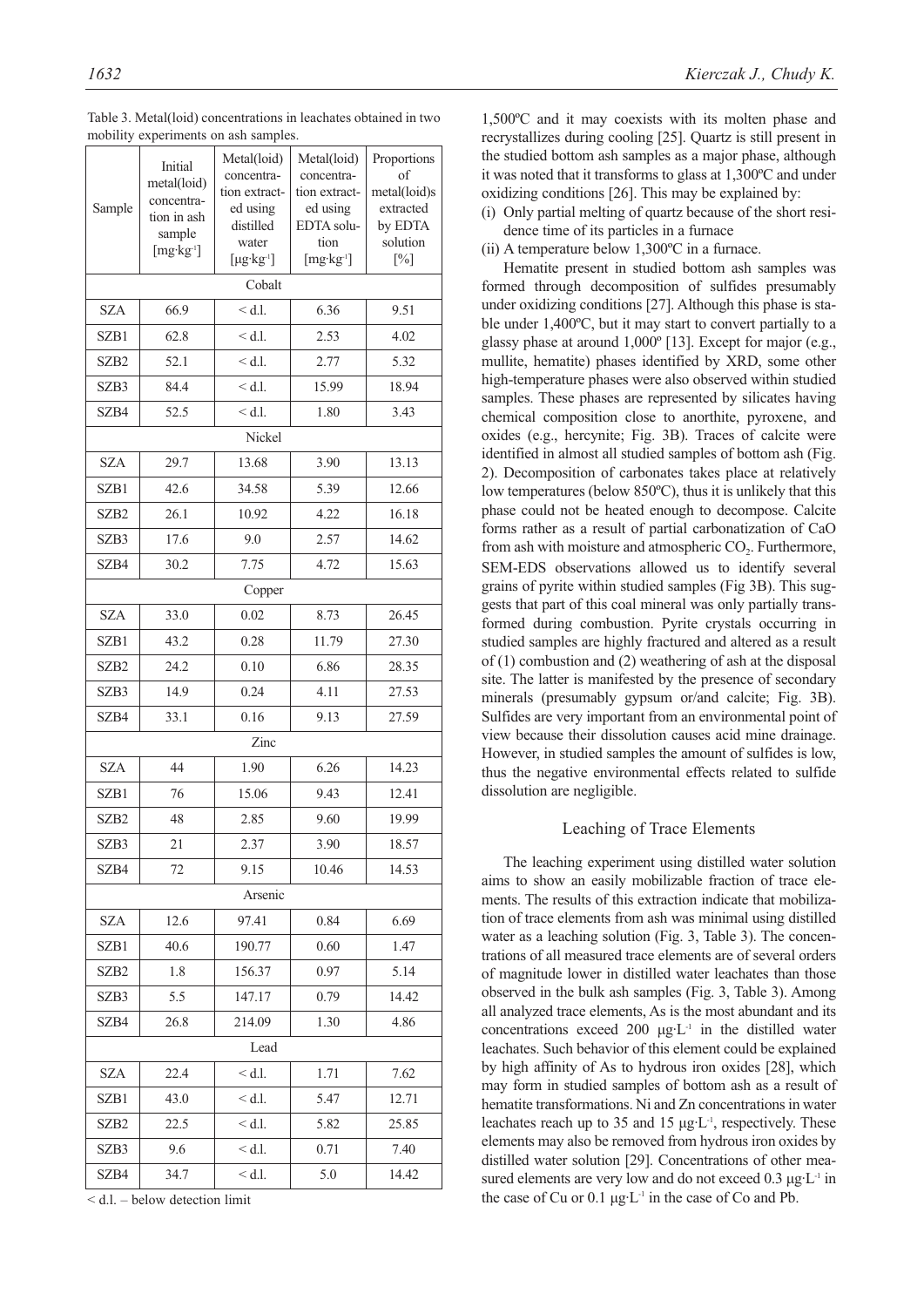Chemical extraction using 0.05 mol/L EDTA solution at pH 7 determines a slowly mobilizable fraction of trace elements that may be captured by plants [23]. The results of the EDTA extraction for the studied bottom ash samples show ranges of element mobility and some differences between individual samples (Fig. 3, Table 3). Cu has the highest EDTA extractability from 26.5 to 28.5% of total concentration and As the lowest from 2 to 14% of total concentration (Fig. 3, Table 3). Cu is known to form specific complexes with soil organic matters [30], which may explain higher EDTA extractability of this element. Pb has the highest proportions of EDTA-extractable fraction reaching 26% of total concentration in one sample. In other samples these proportions range from 8 to 15%. Proportions of EDTA extractable fractions of Zn and Ni are similar and range from 12 up to 20% of total concentration. Co has generally low proportions of EDTA-extractable fraction (below 10%), but in one sample it reaches up to 19% of total concentration.

Based on results of the mobility experiment using EDTA extraction, analyzed trace elements can be set as follows from the most to least mobile:  $Cu > Zn \geq Ni > Pb$  $Co > As.$ 

Both leaching experiments together with the results of total element concentrations in bottom ash indicate that the potential risk associated with the release of trace elements from studied wastes is negligible.

## **Conclusions**

Coal combustion for the purposes of power and heat production involves the generation of large quantities of wastes such as: fly ash, bottom ash, and slag. They are very often economically used and consist of valuable raw materials for many applications such as cement and concrete production, soil and waste treatment, extraction of precious metals, etc. However, these wastes may also contain con-



Fig. 4. Results of two single extraction experiments conducted for studied bottom ash samples.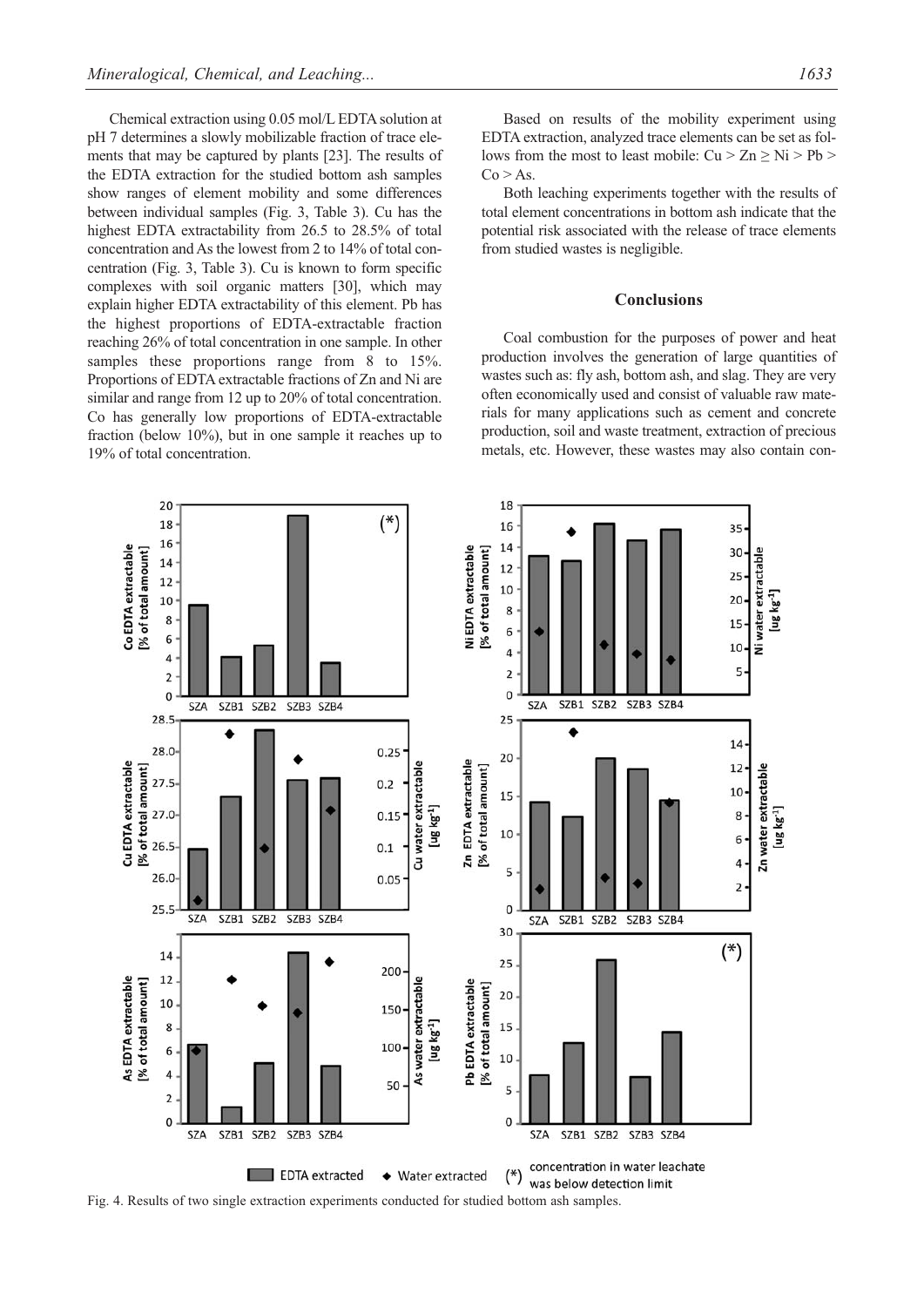siderable concentrations of toxic pollutants that can be leached out and contaminate surrounding soils and waters. For this reason, before use of coal combustion wastes an environmental study should be performed in order to determine the chemical characteristics and potential leachability of pollutants from these materials.

In the present study mineralogical and chemical analyses of bottom ash samples are coupled with leaching tests to indicate potential environmental risks related to studied wastes. The results show that studied materials do not contain important concentrations of inorganic pollutants, and also the potential mobility of select trace elements is relatively low. This indicates that bottom ash from the Dolna Odra power plant is environmentally inert and may constitute a valuable raw material. On the basis of our investigation we conclude that studied material is rather not suitable for concrete or ceramic production due to the relatively high LOI content. However, because of relatively low concentrations and mobility of inorganic pollutants it might be successfully used for the purposes of geoengineering as a secondary raw material. Parallel to our research we conducted another study aimed at the characterization of technical properties of bottom ash in order to find the best application for the studied wastes.

# **Acknowledgements**

This work was supported by the Institute of Geological Sciences, University of Wrocław, grant No. 1017/S/ING. The authors are grateful to the "PGE Górnictwo i Energetyka Konwencjonalna, Oddział Zespół Elektrowni Dolna Odra" for support during sampling. We express our thanks to the three anonymous reviewers, whose critical comments enabled us to improve our manuscript.

#### **References**

- 1. ALVAREZ-AYUSO E., QUEROL X., TOMAS A. Environmental impact of a coal combustion-desulphurisation plant: abatement capacity of desulphurization process and environmental characterisation of combustion by-products. Chemosphere **65**, 2009, **2006**.
- 2. ITSKOS G, ITSKOS S, KOUKOUZAS N. Size fraction characterization of highly calcareous fly ash. Fuel Process. Technol. **91**, 1558, **2010**.
- 3. GOLEWSKI G.L., SADOWSKI T. An analysis of shear fracture toughness KIIc and microstructure in concretes containing fly-ash. Constr. Build. Mater. **51**, 207, **2014**.
- 4. RYU G.S., LEE Y.B., KOH K.T. CHUNG Y.S. The mechanical properties of fly ash-based geopolymer concrete with alkaline activators. Constr. Build. Mater. **41**, 409, **2013**.
- 5. DESCHNER F., WINNEFELD F., LOTHENBACH B., SEUFERT S., SCHWESIG P., DITTRICH S., GOETZ-NEUNHOEFFER F., NEUBAUER J. Hydration of Portland cement with high replacement by siliceous fly ash. Cement Concrete Res. **42**, 1389, **2012**.
- 6. FRANUS W. Characterization of X-type zeolite prepared from coal fly ash. Pol. J. Environ. Stud. **21**, 337, **2012**.
- 7. CHAŁUPNIK S., FRANUS W., WYSOCKA M., GZYL G. Application of zeolites for radium removal from mine water. Environ. Sci. Pollut. Res. **20**, 7900, **2013**.
- 8. BASU M., PANDE M., BHADORIA P.B.S., MAHAPA-TRA S.C. Potential fly-ash utilization in agriculture: A global review. Prog. Nat. Sci. **19**, 1173, **2009**.
- 9. YUNUSA I.A.M., LOGANATHAN P., NISSANKA S.P., MANOHARAN V., BURCHETT M.D., SKILBECK C.G., EAMUS D. Application of Coal Fly Ash in Agriculture: A Strategic Perspective. Crit. Rev. Environ. Sci. Technol. **42**, 559, **2012**.
- 10. GRUSZECKA A.M, WDOWIN M. Characteristics and distribution of analyzed metals in vertical soil profiles in the vicinity of a post flotation waste site in the Bukowno region, Poland. Environ. Monit. Assess. **185**, 8157, **2013**.
- 11. WDOWIN M., GRUSZECKA A. Mineralogical-chemical and textural characteristics of Zn-Pb industry flotation wastes with further potential for application as sorbents.. Miner. Res. Manage. **28**, 55, **2012** [In Polish].
- 12. BABA A. Geochemical assessment of environmental effects of ash from Yatagan (Mugla-Turkey) thermal power plant, Water Air Soil Poll. **144**, 3, **2003**.
- 13. DEMIR I., HUGHES R.H., DEMARIS P.J. Formation and use of coal combustion residues from three types of power plants burning Illinois coals. Fuel **80**, 1659, **2001**.
- 14. QUEROL X., UMAÑA J.C., ALASTUEY A., AYORA C., LOPEZ-SOLER A., PLANA F. Extraction of soluble major and trace elements from fly ash in open and closed leaching systems. Fuel **80**, 801, **2001**.
- 15. WANG T., WANG J., TANG Y., SHI H., LADWIG K. Leaching characteristics of arsenic and selenium from coal fly ash: role of calcium. Energ. Fuel. **23**, 2959, **2009**.
- 16. BABA A., GURDAL G., SENGUNALP F. Leaching characteristics of fly ash from fluidized bed combustion thermal power plant: case study: Çan (Çanakkale-Turkey). Fuel Process. Technol. **91**, 1073, **2010**.
- 17. ETTLER V., ŠEBEK O., GRYGAR T., KLEMENTOVÁ M., BEZDIČKA P., SLAVÍKOVÁ H. Controls on metal leaching from secondary Pb smelter air-pollution-control residues. Environ. Sci. Technol. **42**, 7878, **2008**.
- 18. KIERCZAK J., POTYSZ A., PIETRANIK A., TYSZKA R., MODELSKA M., NEEL C., ETTLER V., MIHALJEVIČ M. Environmental impact of the historical Cu smelting in the Rudawy Janowickie Mountains (south-western Poland). J. Geochem. Explor. **124**, 183, **2013**.
- 19. SMOLKA-DANIELOWSKA D. Rare earth elements in fly ashes created during the coal burning process in certain coal-fired power plants operating in Poland – Upper Silesian Industrial Region. J. Environ. Radioactiv. **101**, 965, **2010**.
- 20. VITKOVÁ M., HYKS J., ETTLER V., ASTRUP T. Stability and leaching of cobalt smelter fly ash. Appl. Geochem. **29**, 117, **2013**.
- 21. TANG Q., LIU G., YAN Z., SUN R. Distribution and fate of environmentally sensitive elements (arsenic, mercury, stibium and selenium) in coal-fired power plants at Huainan, Anhui, China. Fuel **95**, 334, **2012**.
- 22. GERMANI M.S., ZOLLER W.H. Vapor-phase concentrations of arsenic, selenium, bromine, iodine, and mercury in the stack of a coal-fired power-plant. Environ. Sci. Technol. **22**, (9), 1079, **1988**.
- 23. QUEVAUVILLER P. Operationally defined extraction procedures for soil and sediment analysis I. Standardization. Trends Anal. Chem. **17**, 289, **1998**.